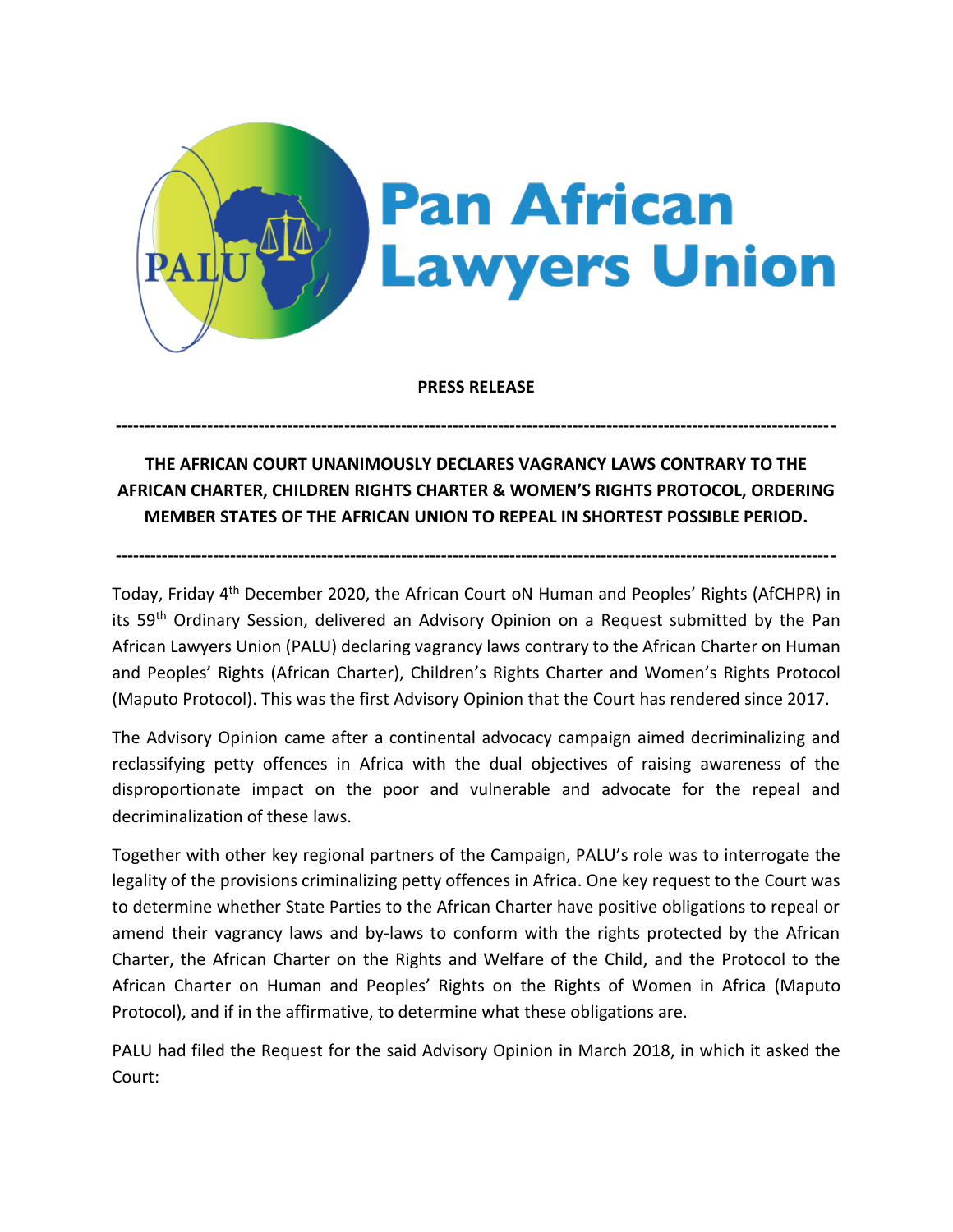- i. Whether vagrancy laws and by-laws, including but not limited to, those that contain offences which criminalise the status of a person as being without a fixed home, employment or means of subsistence; and cannot give good account of him or herself violate African Human Rights Treaties.
- ii. Whether vagrancy laws and by-laws, including but not limited to, those containing offences which, once a person has been declared a vagrant or rogue and vagabond, summarily orders such person's deportation to another area violate African Human Rights Treaties.
- iii. Whether vagrancy laws and by-laws, including but not limited to, those which allow for the arrest of someone without a warrant simply because the person has no "means of subsistence and cannot give a satisfactory account" of him or herself violate African Human Rights Treaties.
- iv. Whether State Parties to the African Charter have positive obligations to repeal or amend their vagrancy laws and by-laws to conform with the rights protected by the African Charter, the African Charter on the Rights and Welfare of the Child and the Protocol to the African Charter on Human and Peoples' Rights on the Rights of Women in Africa, and if in the affirmative, determine what these obligations are.

In accordance with the African Charter, Protocol, Rules of Procedure, and Practice Directions of the Court, the AfCHPR invited States Parties, the African Commission of Human and Peoples' Rights (the Commission), and other interested parties to file their written Submissions on these questions. States parties that filed written Submission included Burkina Faso and Kenya. In addition, the following key stakeholders applied and were granted leave to file their Submission as friends of the Court *(Amici Curiae)*: Network of African National Human Rights Institutions (NANHRI), University of Miami School of Law, Kenyan Section of the International Commission of Jurists (ICJ-Kenya), University of Pretoria and the Open Society Foundations (OSF).

Speaking with regards to the Opinion issued, PALU CEO Adv. Donald Deya said this to say "This is only the second Request for Advisory Opinion to succeed on the merits, and the first one filed by civil society to go beyond the admissibility stage. It is a major milestone for African citizens and civil society. And we are glad that we and our campaign partners successfully focused it on legal protection for the poor and vulnerable amongst us. PALU will continue to champion similar crusades towards a more just Africa."

This Opinion marks the second crucial instrument for the campaign, the first being the Principles on the Decriminalization of Petty Offences, launched by the African Commission on Human and Peoples' Rights, on 25<sup>th</sup> October 2018, in Banjul, in the Republic of the Gambia. A simplified